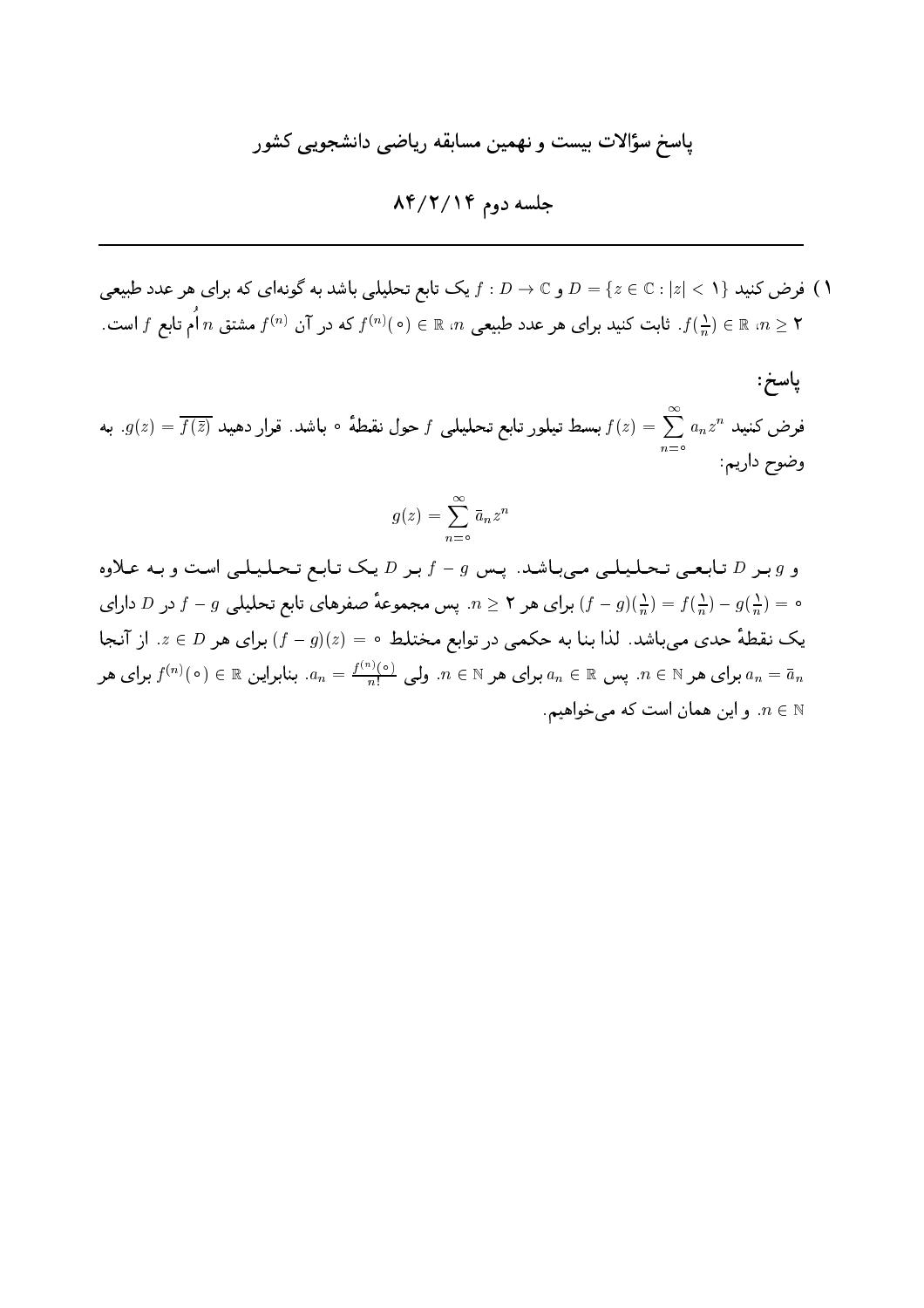$AP/Y/IP$  جلسه دوم ۸۴/۲/۱۴

ا) انابت کنید اگر فضای متریک  $(X,d)$  همیند باشد، آنگاه برای هر محروم دو نقطهٔ  $x,y\in X$ ، عددی (۲  $i < n$  مانند  $n \in \mathbb{N}$  و نقاطی مانند  $x_1, \ldots, x_n \in X$  موجودند به طوری که  $x_1 = x$   $x_2 = x_n$  و برای هر  $d(x_i, x_{i+1}) < \varepsilon$ ..<br>ii) مثالی ارائه دهید که عکس حکم (i) برقرار نباشد. ابت کنید که عکس حکم (i) با فرض فشردگی  $X$  برقرار است)  $Xi$ پاسخ:

شرط مذکور در این قسمت را می توان به این صورت بیان کرد که در فضای  $X$  می توان از هر نقطهای به هر  $i$  $x,y,z \in X$  نقطهٔ دیگر با تعدادی متناهی گام با طول کمتر از  $\varepsilon$  رفت. حال فرض کنیم م $\varepsilon > \varepsilon$  داده شده باشد.  $x \in X$ ثابت در نظر مي گيريم و قرار مي دهيم

$$
C_{\varepsilon} = \{ y \in X \; : \; \text{if } y \in X \}
$$
.  
ادعا میکنیم  $x$  باز ایت زیرا اگر  $y$  نقطهٔ دلخواهی از  $C_{\varepsilon}$  باشد آنگاه  
ادعا میکنیم  $C_{\varepsilon} = X$  اولاً ی $C_{\varepsilon}$  باز است زیرا اگر  $y$  نقطهٔ دلخواهی از  $C_{\varepsilon}$ )

 $\varepsilon$  برای اثبات این امر فرض کنیم  $z$  نقطهٔ دلخواهی از  $N_\varepsilon(y)$  باشد. در این صورت گام از  $y$  به  $z$  طول کمتر از  $z$  دارد و چون از  $x$  به  $y$  با تعدادی متناهی گام با طول کمتر از  $\varepsilon$  می توانیم برویم اگر این گام اخیر یعنی از  $y$  به  $z$ را نیز اضافه کنیم، از  $x$  به  $z$  با تعدادی متناهیی گام با طول کمتر از  $\varepsilon$  رفتهایم و لذا  $c_\varepsilon$  . بنابراین  $y$  نقطهای درونی برای  $C_\varepsilon$  است و لذا  $C_\varepsilon$  باز است.

انیاً  $C_\varepsilon$  بسته است. فرض کنیم ج $\overline{C_\varepsilon}$  بنابراین دنبالهای مانند  $\{y_n\}$  در  $C_\varepsilon$  موجود است که  $z \prec y_n \to y$ . لذا  $x\in N_\varepsilon(y_n)$  عددی مانند  $K\in K$  هست که به ازای هر  $n\geq K$  داریم $v(x_n,z)<\varepsilon$  و یا

 $C_\varepsilon$  اما دیدیم برای $y_n\in C_\varepsilon$  داریم  $C_\varepsilon$   $C_\varepsilon$  و در نتیبجه $C_\varepsilon\in C_\varepsilon$ . بنابراین  $C_\varepsilon$  بسته است. لذا زیرهجموعهای هم باز هم بسته از X است و چون X همبند است پس  $\phi = C_\varepsilon = X$  یا  $C_\varepsilon = X$ . اما  $\phi \neq C_\varepsilon$  زیرا ید پس  $C_\varepsilon = X$  و در نتیجه از  $x$  به هر نقطهای از  $X$  با تعدادی متناهی گام با طول کمتر از  $\varepsilon$  می توان  $x\in C_\varepsilon$ رفت.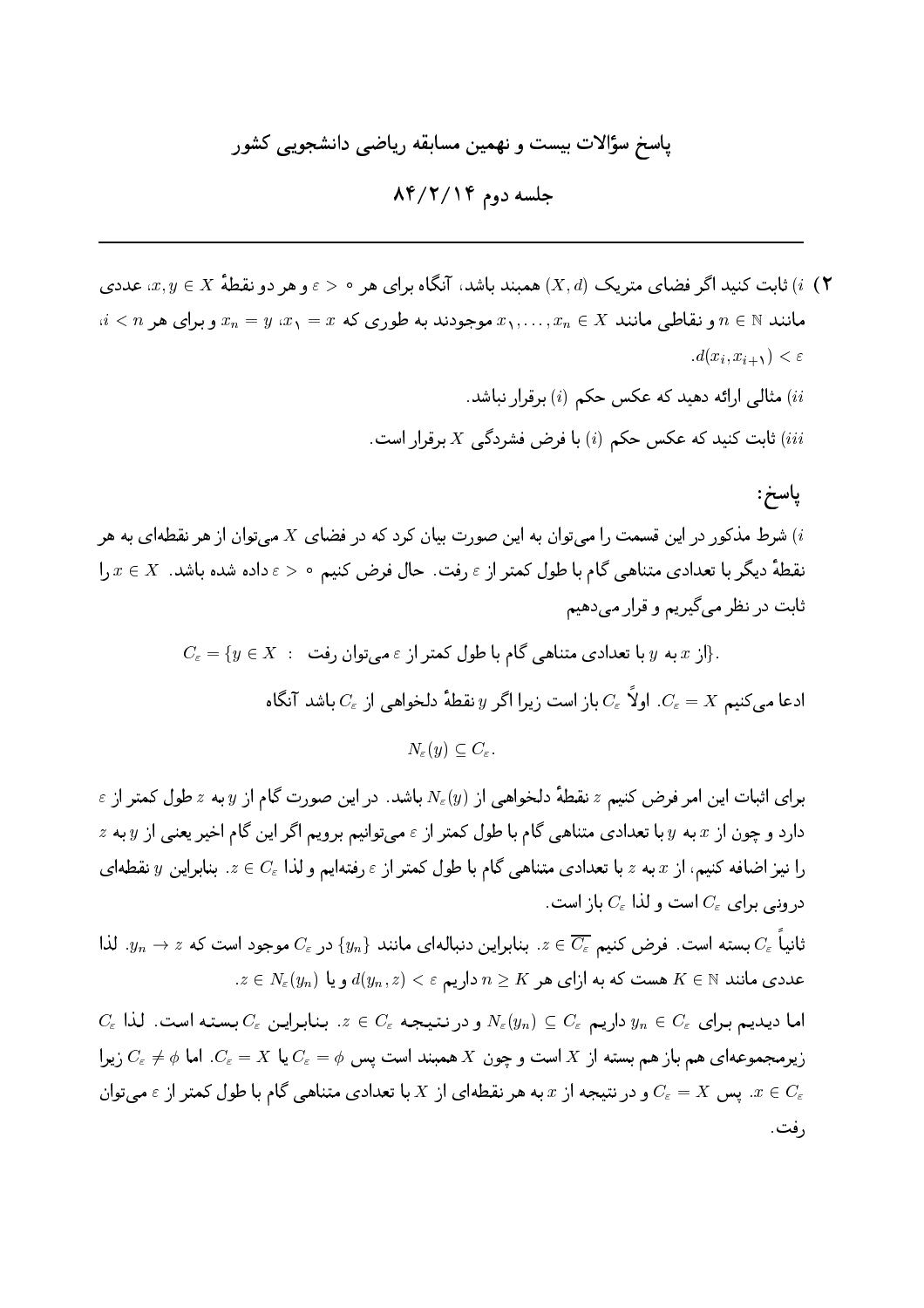جلسه دوم ۸۴/۲/۱۴

ii) مثال [1, ۲) ∪ (1, م] نشان می دهد که عکس حکم (i) لزوماً درست نیست. به برهان خلف فرض کنیم X همبند نباشد، پس زیرمجموعهای هم بسته هم باز و سره مانند M دارد.  $M$ چون M بسته و X فشرده است پس مجموعهٔ M فشرده است. به همین دلیل  $M^c$  نیز فشرده خواهد بود. اما  $d(M, M^c) > \circ d$ و لذا داریم ه $M \cap M^c = \phi$ حال فرض كنيم  $M^e$ سره است  $x \in M$  ع. نقاط  $x \in M$  و  $y \in U$  در نظر مي گيريم. توجه داريم كه  $M$  سره است و لذا  $M$  و  $M^\mathrm{c}$  ناتهبی هستند. طبق فرض باید بتوانیم از  $x$  تا  $y$  توسط تعدادی متناهبی گام با طول کمتر از  $\varepsilon$  برویم. اما در این میان نقاطبی مانند  $x' \in M$  و  $y' \in y' \in y'$  هستند که پشت سر هم آمدهاند و لذا باید بنابراين.  $d(x', y') < \varepsilon$ 

 $d(x', y') < \varepsilon = d(M, M^c) \leq d(x', y')$ 

كه تناقض است.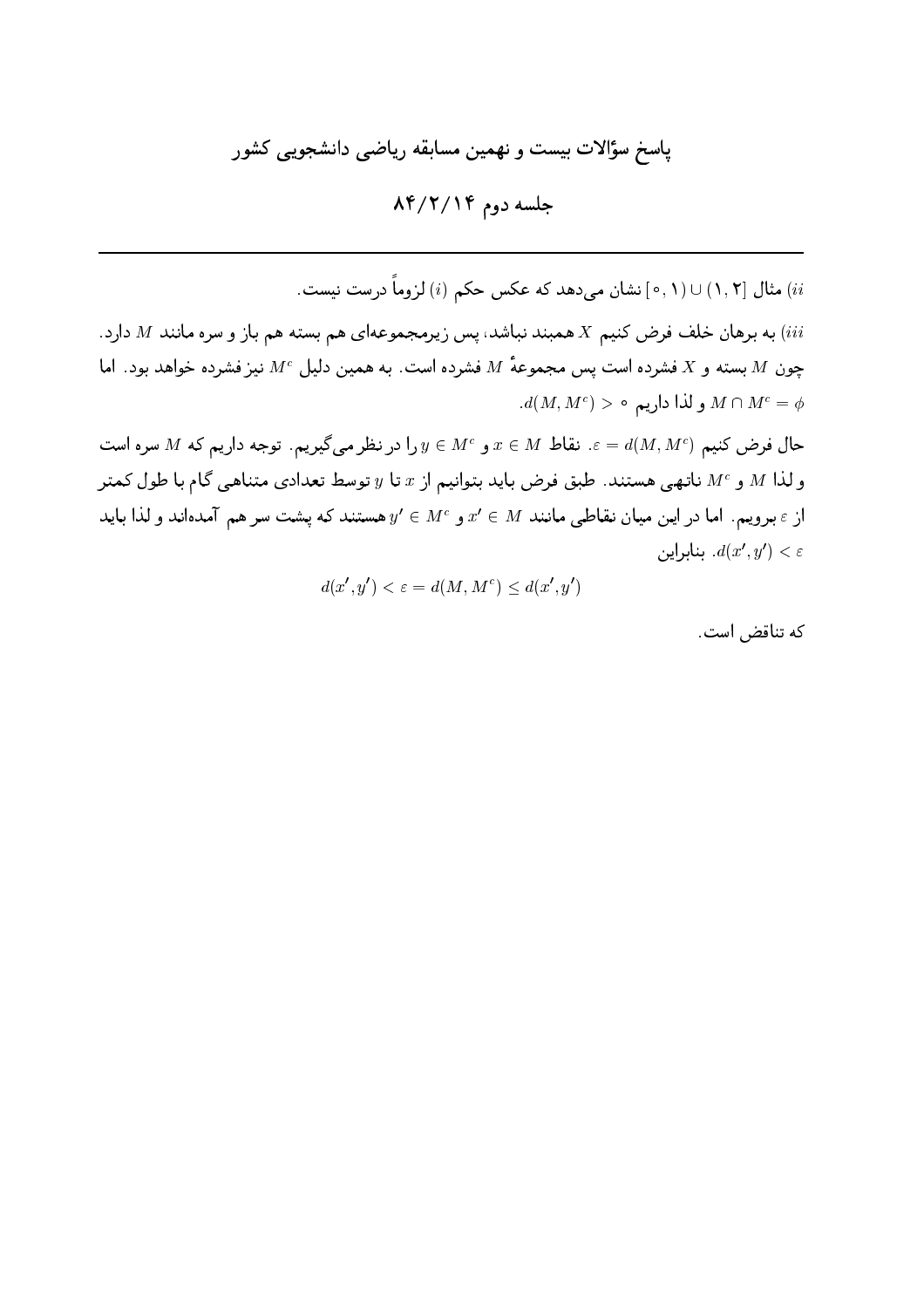جلسه دوم ۸۴/۲/۱۴

ه رض کنید 
$$
G
$$
 یک گروه و X زیرگروهی از آن باشد.  
\n
$$
(i
$$
 یلیت کنید 
$$
\frac{N_G(K)}{C_G(K)}
$$
نابت کنید اگ $K \leq Z(G)$ ، آنگاه (K) نابت کنید اگر دوری باشد و  $G = G'$ 

ياسخ: برای هر  $N_G(K) \to K$  ،  $\varphi_g: K \to \varphi_g \colon K \to K$  برای هر  $\varphi_g: K \to K$  ، برای هر (i)  $K$  برای هر  $x \in K$  داریم  $xg \in x$  در نتیجه  $\varphi_g$  یک خودریختبی خوش تعریف روی،  $g \in N_G(K)$ تعريف مي كند، يعني  $\varphi_g\in {\rm Aut(K)}$ . حال  $\varphi\colon N_G(K)\to N_G(K)\to \varphi_g\in {\rm Aut(K)}$  تعريف مي كنيم. به راحتے دیده مے شود که  $\varphi$  یک همریختے است و داریم:

$$
Ker(\varphi) = \{g \in N_G(K)|\varphi(g) = id\}
$$
  
=  $\{g \in N_G(K)|\varphi_g(x) = id(x), \forall x \in K\}$   
=  $\{g \in N_G(K)|gx = xg, \forall x \in K\} = C_G(K)$ 

لذا قضية اول يكريختي نتيجه مي دهد كه  $N_G(K)/C_G(K)$  با زيرگروهي از Aut(K) يكريخت است. . بنا به قسمت (i) و به دلیل نرمال بودن K در G، (K) ، G، با زیرگروهی از Aut(K) بنا به قسمت (i) به این مال بودن  $(ii)$  $G' \leq C_G(K)$  جون K دوری است، لذا Aut(K) آبلبی است. پس  $G/C_G(K)$  نیبز آبلبی است و لذا (K) چون K جال  $K \leq Z(G)$  چون $G = Z(G)$ ، نتیجه میشود  $G \leq G$ ر $G \leq G$ . پس  $G' = G$  و بنابراین  $G' = G$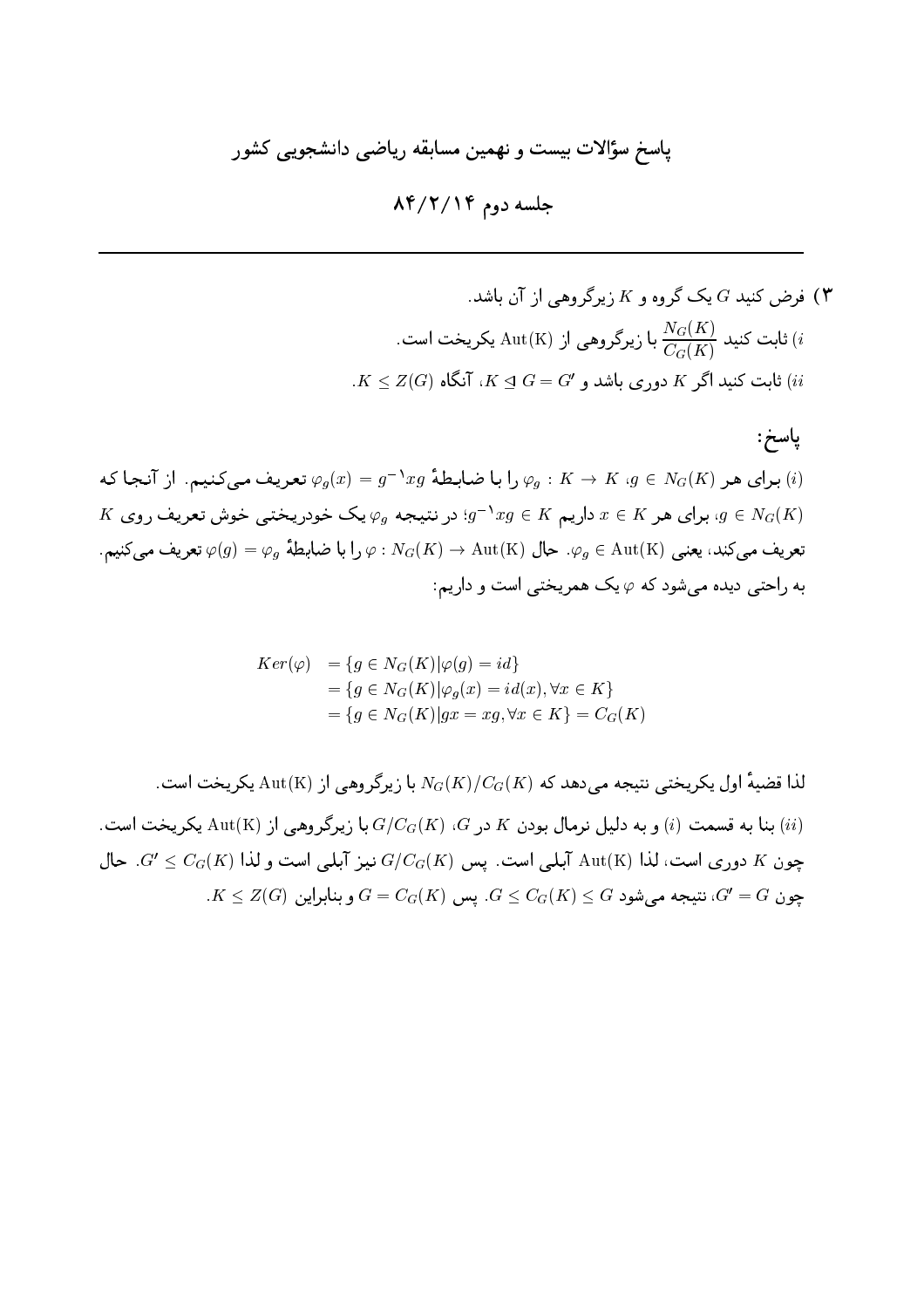جلسه دوم ۸۴/۲/۱۴

ا فرض کنید  $F$  یک میدان،  $M_n(F)$  مجموعهٔ ماتریس های  $n \times n$  با درآیههای در  $F$ ،  $M_n(F)$  و ماتریس (۴ وار ونبذیر (P = Mn(F) جنان باشد که  $AP^{-1}AP$  بالا مثلثی است. ثابت کنید هر دو زیرفضای پایای A نسبت به شمول قابل مقایسهاند اگر و تنها اگر  $F \in \lambda \in F$  و ماتریس یوچتوان  $N \in M_n(F)$  با شرط  $\neq N^{n-1}$  موجود  $A = \lambda I + N$  ماشد که

 $M_{\circ} = \langle \circ \rangle = \{ \circ \}, \qquad M_{i} = \langle N^{n-1} \alpha, \dots, N^{n-i} \alpha \rangle.$ 

داريم

 $M_{\circ} = \{ \circ \} < M_{\cdot} = \langle N^{n-1} \alpha \rangle < \cdots < M_{n} = F^{n}.$ 

به وضوح هر  $M_i$  یک زیرفضای پایای  $N$  است. این نشان می۵دهد که هر  $N$  پوچتوان با ه $\phi \neq N^{n-1}$  مثلثی پذیر است. حال فرض کنید M یک زیرفضای پایای ناصفر برای A باشد. ثابت میکنیم به ازای یک j با داریم  $M=M_j$ . این نشان خواهد داد که هر دو زیرفضای پایای A مقایسهپذیر میباشند. گیریم A داریم  $1\leq j\leq n$ ا بزرگترین عدد طبیعی باشد به طوری که عضوی چون  $x \in M$  ؟  $x \in \#$  ه موجود باشد به گونهای که  $1 \leq j \leq n$ 

$$
x = C_1 N^{n-1} \alpha + \dots + C_j N^{n-j} \alpha \tag{*}
$$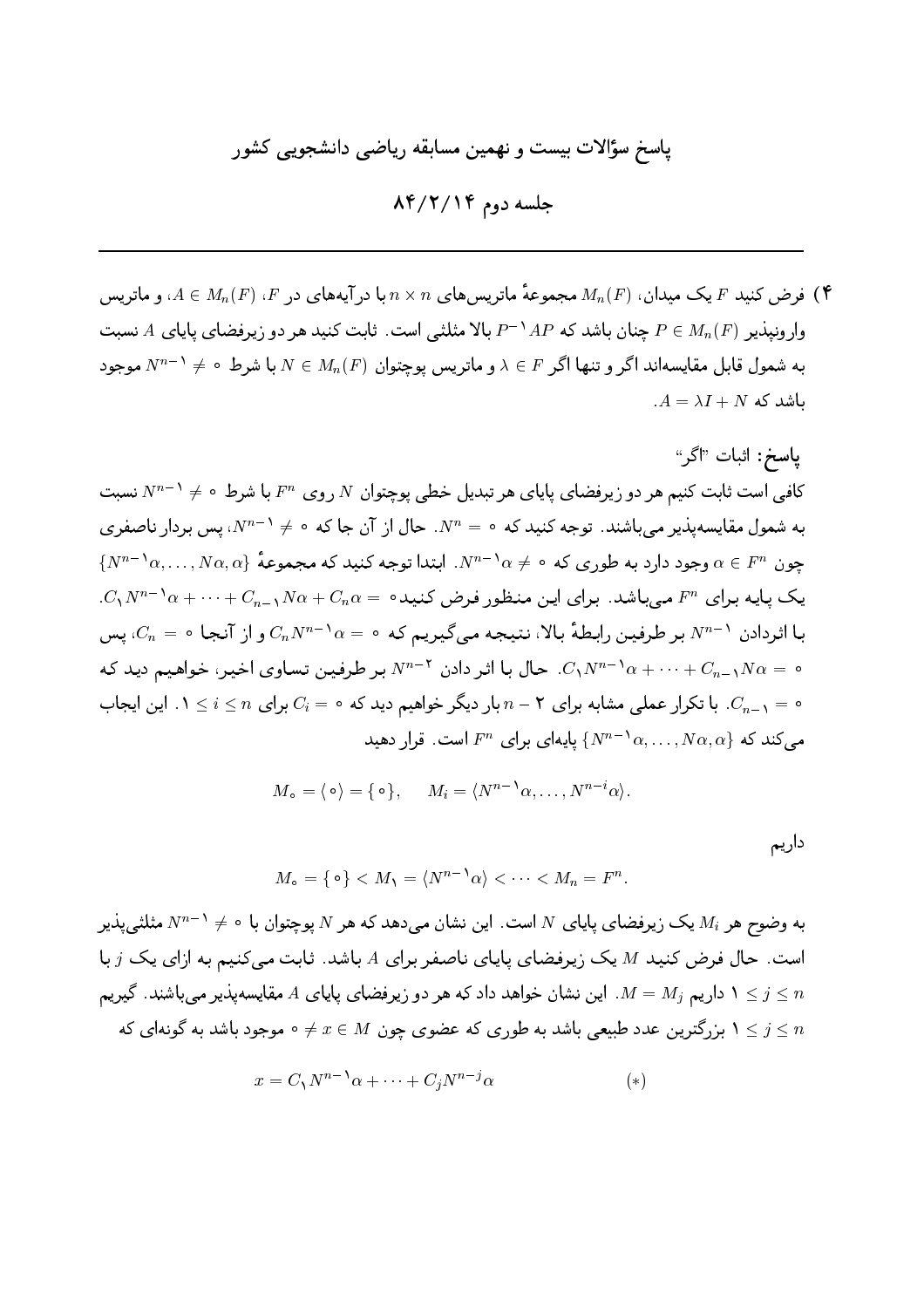جلسه دوم ۸۴/۲/۱۴

که در آن  $\phi \neq 0$ . نشان می دهیم که  $M=M_j$ . با اثر دادن  $N^{j-1}$  بر طرفین تساوی بالا خواهیم داشت  $(*)$  و از آنجا  $\alpha \in M^{-1}$ ، زیرا  $\beta \neq C_j$  با اثر دادن  $N^{j-1}$  بر طرفین معادله  $C_jN^{n-1}$  و از آنجا  $C_jN^{n-1}$ و نظر به اینکه  $\alpha\in M^{-1}$ ، نتیجه میگیریم که  $\alpha\in M^{-1}$ . به همین ترتیب اگر این کار را  $j$  بار انجام  $M_j = \langle N^{n-1} \alpha, \ldots, N^{n-j} \alpha \rangle \subseteq M$  دهیم نتیجه می $\lambda$ یریم که  $M \in \mathbb{N}^{n-j}$ . از  $M=M_j$  طرف دیگر از آنجا که  $M\in N^{n-j}$ ، با توجه به تعریف  $j$  روشن می شود که  $M_j\subseteq M$ . این یعنی که همان است که می خواستیم.

" تنها اگر"

ابتدا توجه کنید که A تنها یک مقدار ویژه میتواند داشته باشد چرا که در غیر این صورت فضاهای ویژه متناظر به دو مقدار ویژه متمایز نسبت به شمول قابل مقایسه نمی باشند و این با فرض در تناقض است. بدون اینکه از  $A-\lambda I$  کلیت مسأله کاسته شود میتوان فرض کرد که تنها مقدار ویژهٔ  $A$  صفر است، چرا که زیرفضاهای پایای  $\lambda I$ و A یکسانند. یعنی می توان فرض کرد که A یوچتوان است. ادعا می کنیم بردار غیرصفر  $\alpha \in F^n$  موجود است به طوریکه  $\{\alpha, A\alpha, \ldots, A^{n-1}\alpha\}$  پایهای برای  $F^n$  میباشد. فرض کنید چنین نباشد. برداری چون ه اختیار کنید. به روشنبی زیرفضای تولید شده توسط  $\{\alpha, A\alpha, \ldots, A^{n-1}\alpha\}$  یک زیرفضای پایای  $\neq \alpha \in F^n$ . میباشد که غیربدیهی است (یعنی برابر صفر یا  $F^n$  نیست). این زیرفضا را  $M$  بنامید. پس  $M\lneq N\leq N$  ۰ . بنابراین برداری چون M \ A و = 6 = 6 موجود است. از فرض خلف نتیجه می شود که زیرفضای تولید شده توسط  $\{ \beta, A\beta, \ldots, A^{n-1}\beta \}$  یک زیرفضای پایا و نابدیهی  $A$  است. این زیرفضا را  $N$  بنامید.  $M$  و  $N$  به وضوح غير قابل مقايسهاند كه اين با فزض در تناقض است. در نتيجه بردار غيرصفر  $\alpha \in F^n$  موجود است به طوری که  $\{A^{n-1}\alpha, \ldots, A\alpha, \alpha\}$  یایهای برای  $F^n$  می باشد. به این ترتیب  $A^n = A^{n-1}$  ولی  $A^{n-1}$  زیرا  $A^{n-1}\alpha \neq 0$ ه ج $A^{n-1}\alpha$ . این برهان حکم را یایان می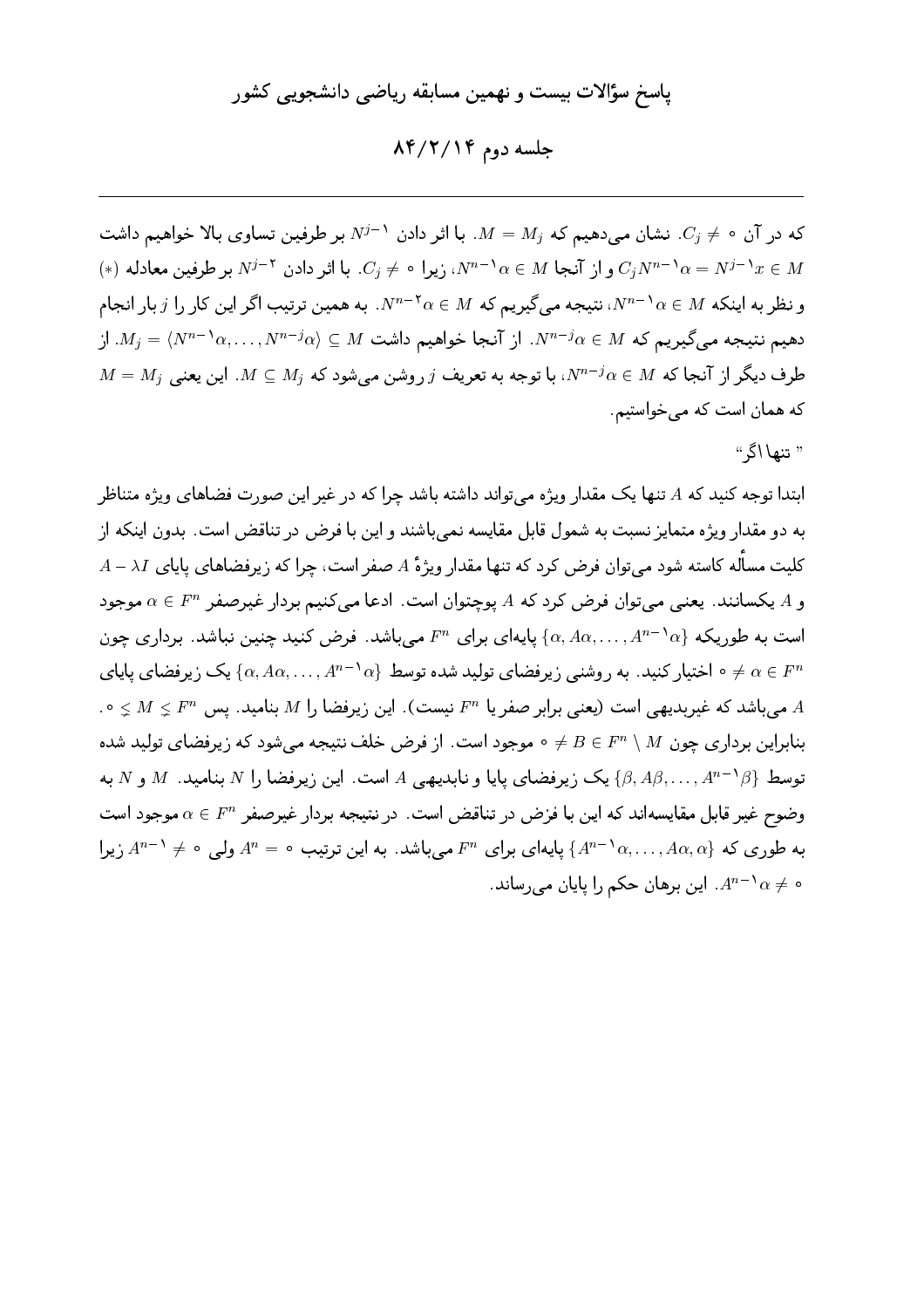جلسه دوم ۸۴/۲/۱۴

و نفر به نامهای A و B با هم سکّهبازی میکنند؛ به این ترتیب که هر یک سکّههایشان را پرتاب میکنند، اگر ( نتیجهٔ هر دو پرتاب یکی بود هر دو سکه را A می برد و در غیر آن صورت هر دو سکه را B برمی دارد. فرض کنید A دارای  $m$  سکه و B دارای  $n$  سکه باشند. به طور متوسط چند بار بایستی بازی تکرار شود تا بالاخره یک نفر سکههایش تمام شود؟

ياسخ: با توجه به توضیحات مسأله، یک رابطهٔ بازگشتبی پیدا می کنیم. فرض کنیم (A(m, n مقدار موردنظر باشد. وقتی که یک بار بازی انجام شود، با احتمال لٖ فرد A برنده است و پارامترها به (۱ – ۱, n + ۱, تغییر میکنند و بطور مشابه، با احتمال  $\frac{1}{7}$  نفر  $B$  می برد که پارامترها برابر (۱, n + ۱) می شوند. پس  $A(m,n) = \mathcal{N} + \frac{1}{2}A(m-\mathcal{N},n+\mathcal{N}) + \frac{1}{2}A(m+\mathcal{N},n-\mathcal{N})$ ;  $m,n > \infty$ 

$$
A(m-1,n+1) + A(m+1,n-1) - \mathbf{Y}A(m,n) = -\mathbf{Y}
$$
\n(\*)

بنابراین (A(o,n) = A(m, o) = 5 بنابراین (4(m, o) = 5 بنابراین (4(o,n) باید باشد. با جایگزینی  $cmn$  در (\*) داریم  $A(m,n) = cm.n$ 

$$
c(m - 1)(n + 1) + c(m + 1)(n - 1) - 7cmn = -7
$$
  

$$
c[mn + m - n - 1 + mn - m + n - 1 - 7mn] = -7
$$
  

$$
\Rightarrow c = 1
$$

در نتیجه  $mn = m$  . یس بطور متوسط بازی باید به اندازهٔ حاصلضرب پول A و B تکرار شود.